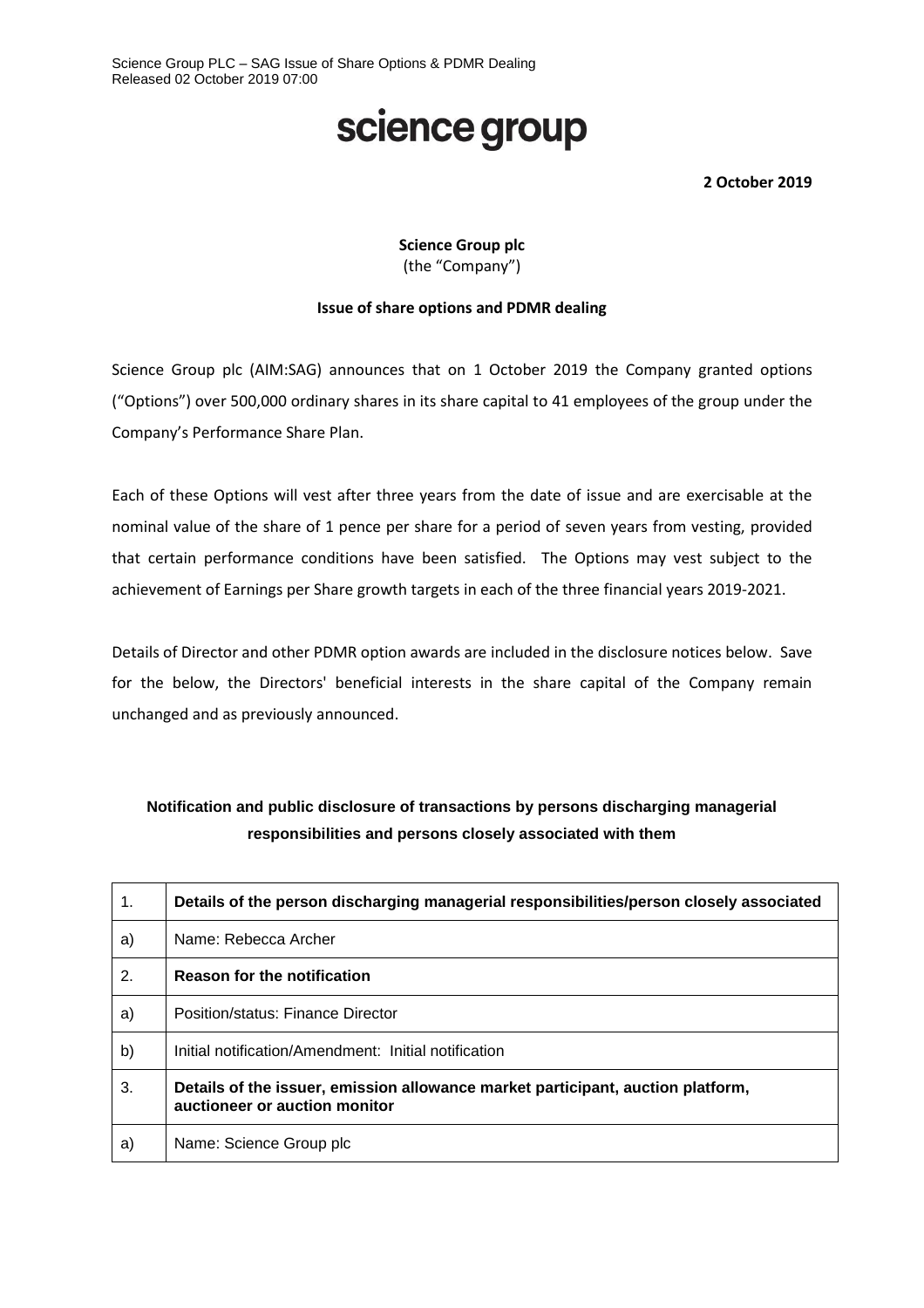| b)           | LEI: 2138009OJQT79BDB3E93                                                                                                                                                                               |           |  |  |
|--------------|---------------------------------------------------------------------------------------------------------------------------------------------------------------------------------------------------------|-----------|--|--|
| 4.           | Details of the transaction(s): section to be repeated for (i) each type of instrument; (ii)<br>each type of transaction; (iii) each date; and (iv) each place where transactions have<br>been conducted |           |  |  |
| a)           | Description of the financial instrument, type of instrument: Ordinary shares of 1p each.<br>Identification code: GB00B39GTJ17                                                                           |           |  |  |
| b)           | Nature of the transaction: Grant of share options                                                                                                                                                       |           |  |  |
| $\mathbf{C}$ | Price(s) and volume(s):                                                                                                                                                                                 |           |  |  |
|              | Price(s)                                                                                                                                                                                                | Volume(s) |  |  |
|              | 1p                                                                                                                                                                                                      | 25,000    |  |  |
| d)           | Aggregated information:<br>Aggregated volume: 25,000<br><b>Price: £250</b><br>$\bullet$                                                                                                                 |           |  |  |
| e)           | Date of the transaction: 2019-10-01                                                                                                                                                                     |           |  |  |
| f)           | Place of the transaction: AIMX                                                                                                                                                                          |           |  |  |

| 1 <sub>1</sub> | Details of the person discharging managerial responsibilities/person closely associated                                                                                                                 |  |  |
|----------------|---------------------------------------------------------------------------------------------------------------------------------------------------------------------------------------------------------|--|--|
| a)             | Name: Sarah Cole                                                                                                                                                                                        |  |  |
| 2.             | <b>Reason for the notification</b>                                                                                                                                                                      |  |  |
| a)             | Position/status: Group Legal Counsel & Company Secretary                                                                                                                                                |  |  |
| b)             | Initial notification/Amendment: Initial notification                                                                                                                                                    |  |  |
| 3.             | Details of the issuer, emission allowance market participant, auction platform,<br>auctioneer or auction monitor                                                                                        |  |  |
| a)             | Name: Science Group plc                                                                                                                                                                                 |  |  |
| b)             | LEI: 2138009OJQT79BDB3E93                                                                                                                                                                               |  |  |
| 4.             | Details of the transaction(s): section to be repeated for (i) each type of instrument; (ii)<br>each type of transaction; (iii) each date; and (iv) each place where transactions have<br>been conducted |  |  |
| a)             | Description of the financial instrument, type of instrument: Ordinary shares of 1p each.<br>Identification code: GB00B39GTJ17                                                                           |  |  |
| b)             | Nature of the transaction: Acquisition of shares following exercise of share options                                                                                                                    |  |  |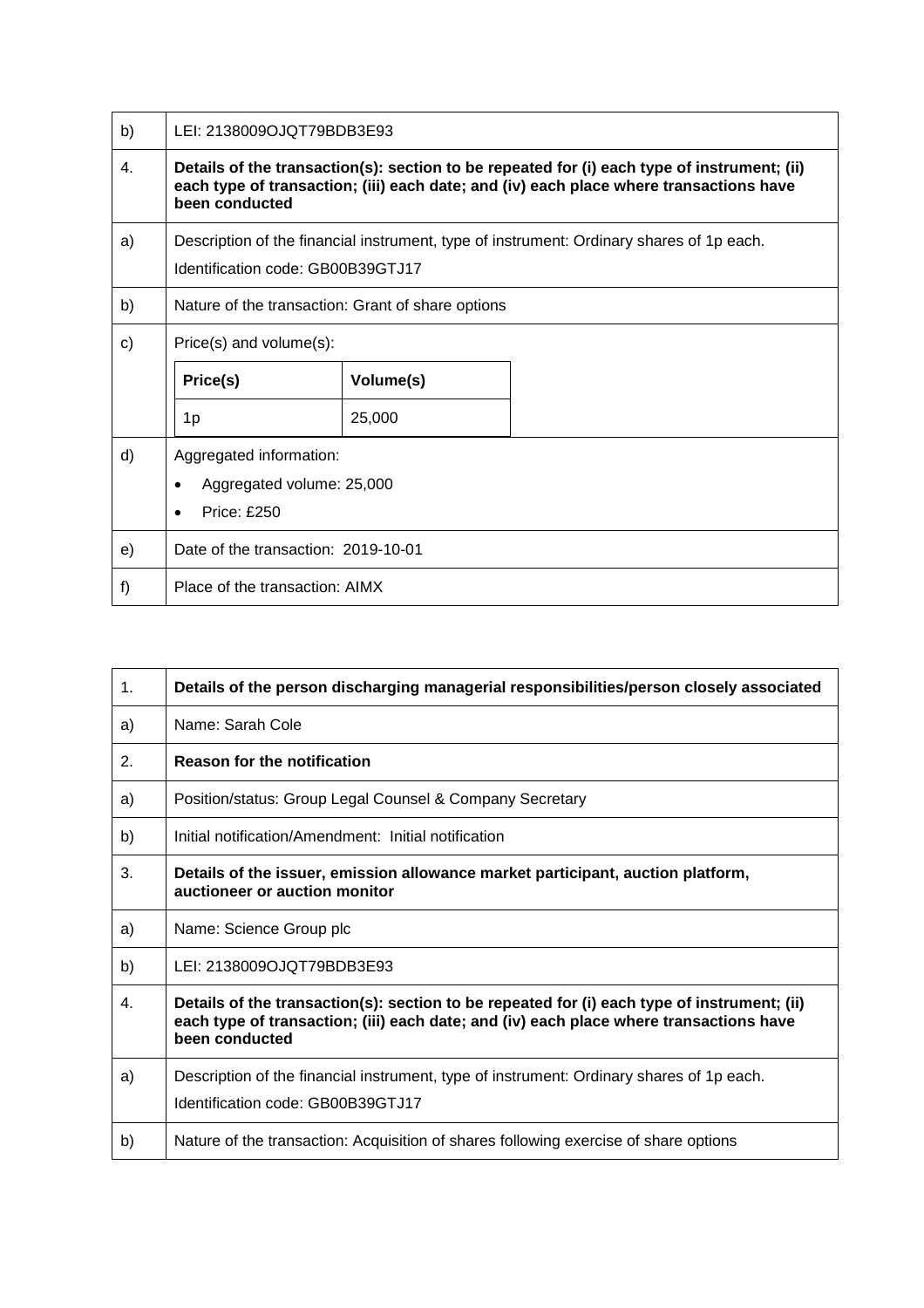| $\mathsf{c})$ | Price(s) and volume(s):                                                                      |           |  |
|---------------|----------------------------------------------------------------------------------------------|-----------|--|
|               | Price(s)                                                                                     | Volume(s) |  |
|               | 1p                                                                                           | 25,000    |  |
| d)            | Aggregated information:<br>Aggregated volume: 25,000<br>٠<br><b>Price: £250</b><br>$\bullet$ |           |  |
| e)            | Date of the transaction: 2019-10-01                                                          |           |  |
| f)            | Place of the transaction: AIMX                                                               |           |  |

| 1.           | Details of the person discharging managerial responsibilities/person closely associated                                                                                                                 |           |  |
|--------------|---------------------------------------------------------------------------------------------------------------------------------------------------------------------------------------------------------|-----------|--|
| a)           | Name: Daniel Edwards                                                                                                                                                                                    |           |  |
| 2.           | <b>Reason for the notification</b>                                                                                                                                                                      |           |  |
| a)           | Position/status: Group Managing Director                                                                                                                                                                |           |  |
| b)           | Initial notification/Amendment: Initial notification                                                                                                                                                    |           |  |
| 3.           | Details of the issuer, emission allowance market participant, auction platform,<br>auctioneer or auction monitor                                                                                        |           |  |
| a)           | Name: Science Group plc                                                                                                                                                                                 |           |  |
| b)           | LEI: 2138009OJQT79BDB3E93                                                                                                                                                                               |           |  |
| 4.           | Details of the transaction(s): section to be repeated for (i) each type of instrument; (ii)<br>each type of transaction; (iii) each date; and (iv) each place where transactions have<br>been conducted |           |  |
| a)           | Description of the financial instrument, type of instrument: Ordinary shares of 1p each.<br>Identification code: GB00B39GTJ17                                                                           |           |  |
| b)           | Nature of the transaction: Acquisition of shares following exercise of share options                                                                                                                    |           |  |
| $\mathsf{C}$ | Price(s) and volume(s):                                                                                                                                                                                 |           |  |
|              | Price(s)                                                                                                                                                                                                | Volume(s) |  |
|              | 1 <sub>p</sub>                                                                                                                                                                                          | 125,000   |  |
| d)           | Aggregated information:<br>Aggregated volume: 125,000<br>$\bullet$<br>Price: £1,250                                                                                                                     |           |  |
| e)           | Date of the transaction: 2019-10-01                                                                                                                                                                     |           |  |